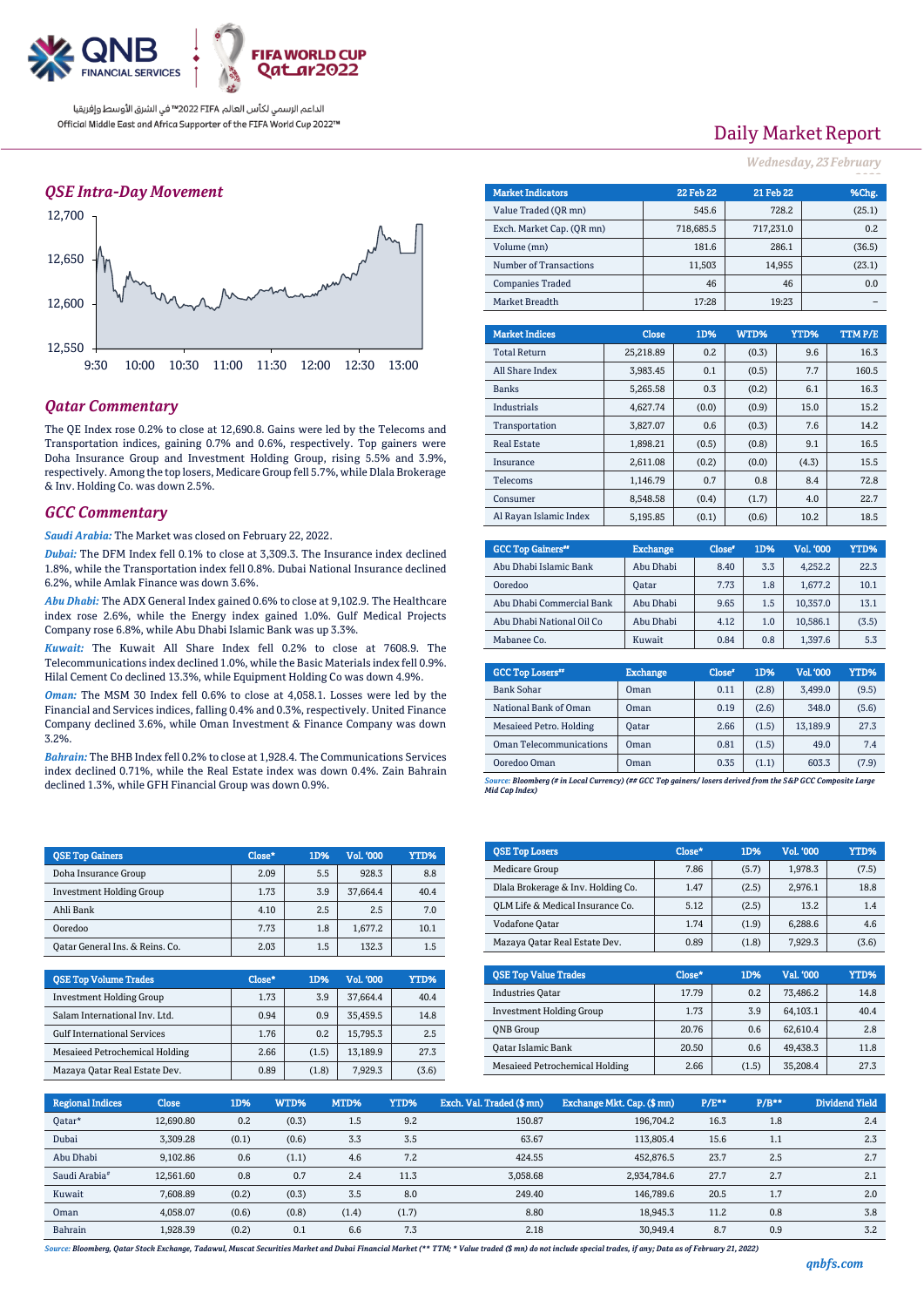

# Daily Market Report

### *Wednesday, 23February*

#### *Qatar Market Commentary*

- The QE Index rose 0.2% to close at 12,690.8. The Telecoms and Transportation indices led the gains. The index rose on the back of buying support from foreign shareholders despite selling pressure from Qatari, GCC and Arab shareholders.
- Doha Insurance Group and Investment Holding Group were the top gainers, rising 5.5% and 3.9%, respectively. Among the top losers, Medicare Group fell 5.7%, while Dlala Brokerage & Inv. Holding Co. was down 2.5%.
- Volume of shares traded on Tuesday fell by 36.5% to 181.6mn from 286.1mn on Monday. Further, as compared to the 30-day moving average of 190.5mn, volume for the day was 4.6% lower. Investment Holding Group and Salam International Inv. Ltd. were the most active stocks, contributing 20.7% and 19.5% to the total volume, respectively.

| <b>Overall Activity</b>        | Buy %* | Sell %* | Net (QR)        |
|--------------------------------|--------|---------|-----------------|
| Qatari Individuals             | 39.27% | 40.41%  | (6, 188, 510.5) |
| <b>Oatari Institutions</b>     | 17.49% | 25.19%  | (42,027,504.2)  |
| Oatari                         | 56.76% | 65.60%  | (48,216,014.7)  |
| <b>GCC</b> Individuals         | 0.49%  | 0.76%   | (1,478,099.1)   |
| <b>GCC</b> Institutions        | 2.25%  | 5.32%   | (16,764,797.6)  |
| GCC                            | 2.74%  | 6.08%   | (18,242,896.7)  |
| Arab Individuals               | 9.48%  | 12.36%  | (15,710,073.7)  |
| Arab Institutions              | 0.02%  | 0.00%   | 84,000.0        |
| Arab                           | 9.49%  | 12.36%  | (15,626,073.7)  |
| Foreigners Individuals         | 2.19%  | 2.30%   | (586, 519.8)    |
| <b>Foreigners Institutions</b> | 28.81% | 13.66%  | 82,671,504.8    |
| <b>Foreigners</b>              | 31.01% | 15.96%  | 82.084,985.0    |

*Source: Qatar Stock Exchange (\*as a % of traded value)*

## *Earnings Releases, Global Economic Data and Earnings Calendar*

#### Earnings Releases

| Company                                         | <b>Market</b> | Currency   | Revenue (mn)<br>402021 | % Change<br>YoY | <b>Operating Profit</b><br>$(mn)$ 402021 | % Change<br>YoY          | <b>Net Profit</b><br>$(mn)$ 402021 | % Change YoY |
|-------------------------------------------------|---------------|------------|------------------------|-----------------|------------------------------------------|--------------------------|------------------------------------|--------------|
| Al Ramz Corporation Investment And Development* | Dubai         | AED        | 43.5                   | 174.9%          | $\overline{\phantom{a}}$                 | $\sim$                   | 54.5                               | N/A          |
| Sawaeed Holding*                                | Abu Dhabi     | <b>AED</b> | 169.9                  | $-13.3%$        | $\sim$                                   | $\sim$                   | 10.1                               | N/A          |
| Al Dhafra Insurance Co.*                        | Abu Dhabi     | AED        | 314.5                  | 123.0%          | $\overline{\phantom{a}}$                 | $\overline{\phantom{a}}$ | 38.6                               | $-29.5%$     |

*Source: Company data, DFM, ADX, MSM, TASI, BHB. (\*Financial for FY2021)*

### Global Economic Data

| <b>Date</b> | <b>Market</b> | <b>Source</b>                            | <b>Indicator</b>                   | Period | Actual   | Consensus                | <b>Previous</b>   |
|-------------|---------------|------------------------------------------|------------------------------------|--------|----------|--------------------------|-------------------|
| 02/22       | <b>US</b>     | Markit                                   | Markit US Manufacturing PMI        | Feb P  | 57.5     | 56                       | 55.5              |
| 02/22       | <b>US</b>     | Markit                                   | Markit US Services PMI             | Feb P  | 56.7     | 53                       | 51.2              |
| 02/22       | <b>US</b>     | Markit                                   | Markit US Composite PMI            | Feb P  | 56       | 52.5                     | 51.1              |
| 02/22       | <b>US</b>     | <b>Conference Board</b>                  | Conf. Board Consumer Confidence    | Feb    | 110.5    | 110                      | 111.1             |
| 02/22       | <b>US</b>     | <b>Richmond Fed</b>                      | Richmond Fed Manufact, Index       | Feb    |          | 10                       | 8                 |
| 02/22       | <b>UK</b>     | <b>UK Office for National Statistics</b> | <b>Public Finances (PSNCR)</b>     | Jan    | $-22.0b$ | $\overline{\phantom{a}}$ | 18.1 <sub>b</sub> |
| 02/22       | <b>UK</b>     | <b>UK Office for National Statistics</b> | <b>Public Sector Net Borrowing</b> | Jan    | $-3.7b$  | $-4.2b$                  | 14.6b             |
| 02/22       | <b>UK</b>     | UK Office for National Statistics        | <b>PSNB</b> ex Banking Groups      | Jan    | $-2.9b$  | $-3.1b$                  | 15.3 <sub>b</sub> |
| 02/22       | <b>UK</b>     | Confederation of British Ind.            | <b>CBI Trends Total Orders</b>     | Feb    | 20       | 25                       | 24                |
| 02/22       | <b>UK</b>     | Confederation of British Ind.            | <b>CBI Trends Selling Prices</b>   | Feb    | 77       | 68                       | 66                |

*Source: Bloomberg (s.a. = seasonally adjusted; n.s.a. = non-seasonally adjusted; w.d.a. = working day adjusted)*

### Earnings Calendar

| <b>Tickers</b> | <b>Company Name</b>                          | Date of reporting 4Q2021 results | No. of days remaining | <b>Status</b> |
|----------------|----------------------------------------------|----------------------------------|-----------------------|---------------|
| <b>WDAM</b>    | <b>Widam Food Company</b>                    | 23-Feb-22                        |                       | Due           |
| <b>OATI</b>    | <b>Qatar Insurance Company</b>               | 27-Feb-22                        |                       | Due           |
| <b>AKHI</b>    | Al Khaleej Takaful Insurance Company         | 28-Feb-22                        |                       | Due           |
| <b>DBIS</b>    | Dlala Brokerage & Investment Holding Company | 2-Mar-22                         |                       | Due           |
| QOIS           | <b>Qatar Oman Investment Company</b>         | 3-Mar-22                         |                       | Due           |
| <b>BLDN</b>    | Baladna                                      | 7-Mar-22                         | 12                    | Due           |
| QFBQ           | Oatar First Bank                             | 23-Mar-22                        | 28                    | Due           |

*Source: QSE*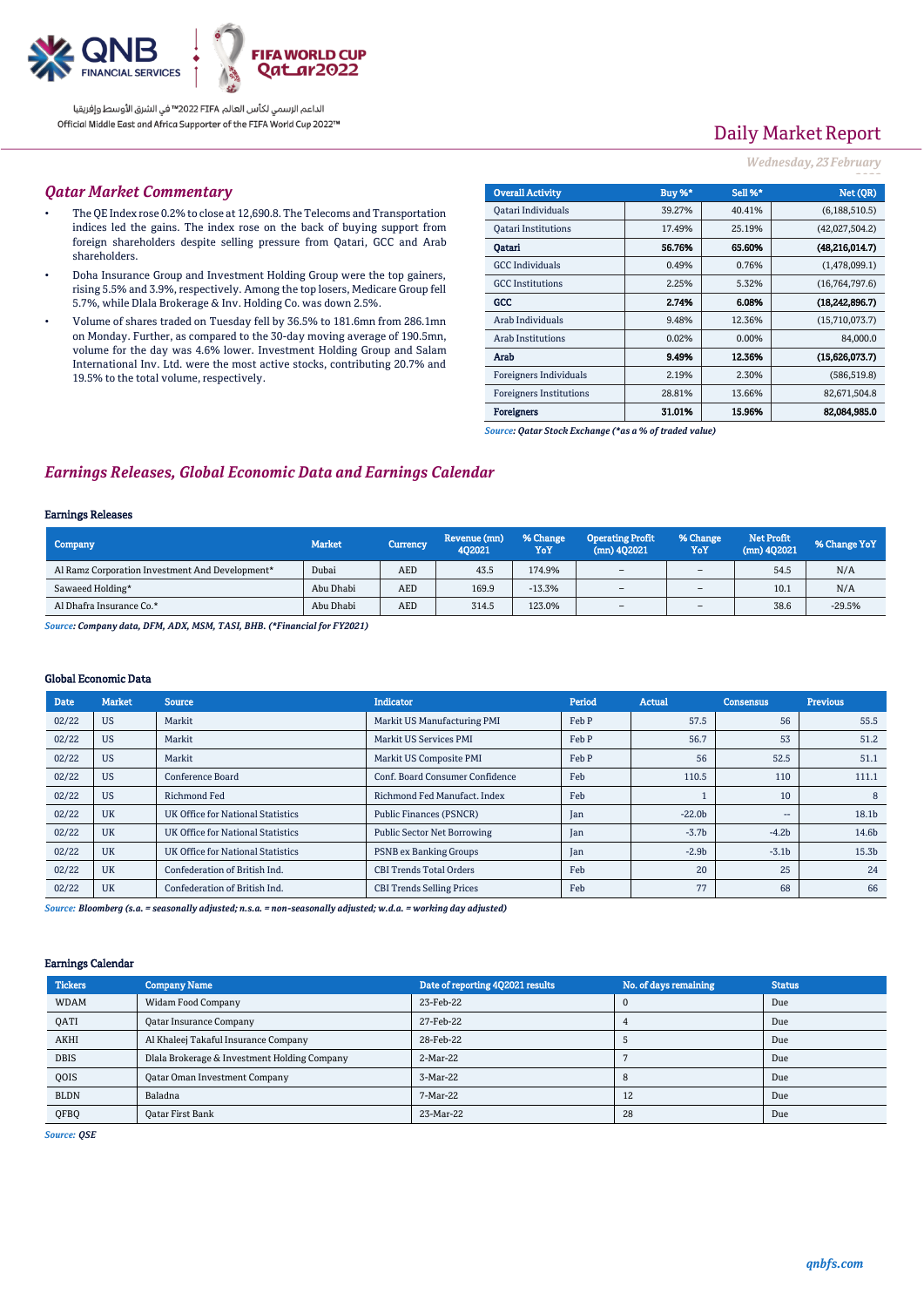

### *Qatar*

- MERS' bottom line rises 0.1% YoY and 154.3% QoQ in 4Q2021– Al Meera Consumer Goods Company's (MERS) net profit rose 0.1% YoY (+154.3% QoQ) to QR69.0mn in 4Q2021. The company's sales came in at QR689.4mn in 4Q2021, which represents a decrease of 7.0% YoY. However, on QoQ basis, sales rose 7.0%. EPS amounted to QR0.98 in FY2021 as compared to QR1.05 in FY2020. The board recommended distributing dividend of an amount of QR0.90 per share. (QSE)
- Al Meera Consumer Goods Company to holds its AGM on March 13 Al Meera Consumer Goods Company announces that the General Assembly Meeting AGM will be held on 13/03/2022, Westin Hotel and 06:30 PM. In case of not completing the legal quorum, the second meeting will be held on 20/03/2022, same place and 06:30 PM. (QSE)
- Commercial Bank to hold its AGM and EGM on March 16 Commercial Bank announced that the General Assembly Meeting AGM and EGM will be held on 16/03/2022, Four Seasons Hotel, The Corniche and virtually using the ZOOM application and 06:30 PM. In case of not completing the legal quorum, the second meeting will be held on 23/03/2022, Four Seasons Hotel, The Corniche and virtually using the ZOOM application and 06:30 PM. (QSE)
- Mesaieed Petrochemical Holding Co to hold its AGM and EGM on March 15 – Mesaieed Petrochemical Holding Co announces that the General Assembly Meeting AGM and EGM will be held on 15/03/2022, electronically using Zoom and 03:30 PM. In case of not completing the legal quorum, the second meeting will be held on 22/03/2022, electronically using Zoom and 03:30 PM. (QSE)
- Qatar Islamic Bank AGM and EGM endorses items on it's agenda Qatar Islamic Bank announced the results of the AGM and EGM. The meeting was held on 22/02/2022. One of the items on its agenda: the board of directors' approved proposal to distribute 57.5% cash dividends of the nominal value per share, (i.e. QAR 0.575 per share). (QSE)
- Medicare Group Co. to holds its AGM and EGM on March 21 Medicare Group Co. announced that the General Assembly Meeting AGM and EGM will be held on 21/03/2022, electronically using Zoom application platform from the company's headquarters and 06:30 PM. In case of not completing the legal quorum, the second meeting will be held on 28/03/2022, electronically using Zoom application platform from the company's headquarters and 06:30 PM. (QSE)
- Mannai Corporation to hold Board Meeting on March 16 The Mannai Corporation has announced that its Board of Directors will be holding a meeting on 16/03/2022 to discuss the financial statements of the company for the fiscal year ended 31st December, 2021. (QSE)
- Dlala Holding postpones of the Investor Relations Conference Call Dlala Brokerage and Investment Holding Company decided to postpone the date of the Investor Relations conference call to discuss the financial statements for the year 2021 to be on Thursday 03/03/2022 at 1:30 pm Doha time. (QSE)
- Dlala Holding postpones the date of disclosing the financial statements for the year 2021 – Dlala Brokerage and Investment Holding Company decided to postpone the meeting of the Board of Directors to discuss and approve the financial statements for the period ending on December 31, 2021, to be on Wednesday 02/03/2022. (QSE)
- Qatar to raise LNG production to 126 MTPA by 2027 Amir HH Sheikh Tamim bin Hamad Al Thani said yesterday that Qatar is working to develop and increase its production capacity of Liquefied Natural Gas (LNG) from 77 million tonnes per annum (MTPA) currently to 126 million tonnes per year by 2027 through the North Field production expansion projects. Addressing the opening of the 6th Summit of the Gas Exporting Countries Forum (GECF), HH the Amir said the North Field production expansion projects include huge investments in eco-friendly technologies, namely an integrated system for capturing and injecting carbon dioxide, which, when fully operational, will become the largest of its kind in the LNG industry. Solar energy will be relied upon to generate part of the electricity required for this project. HH the Amir patronised the

## Daily Market Report

*Wednesday, 23February*

*2022* opening of the 6th Summit GECF, which was held yesterday under the title 'Natural Gas: Shaping the Energy Future', at Sheraton Grand Doha Hotel. (Peninsula Qatar)

- Minister Al Kaabi: Lack of investment behind surge in gas prices The steep rise in the natural gas prices in the global markets are caused by the lack of investment and not due to Russian-Ukrainian crisis, said Minister of State for Energy Affairs HE Eng. Saad bin Sherida Al Kaabi. He said Qatar wants to meet European Union (EU) demands for additional LNG supplies, but most of its exports are already tied to long-term contracts. "Everything that is going on today on pricing is fundamentally because of lack investments and that will take time to catch up. Supply demand has a tendency to correct itself over time so hope-fully this will be corrected, it will take time," said Minister Al Kaabi addressing the press conference held on the sidelines of the 6th Summit of the Gas Exporting Countries Forum (GECF). Minister of Petroleum and Mineral Resources of the Arab Republic of Egypt H E Tarek El Molla, and Secretary-General of the Gas Exporting Countries Forum (GECF) Mohamed Hamel also attended the press conference. Minister Al Kaabi said that no single country can replace gas supplies by Russia. He said that most of the Qatar's LNG is already tied up in the long term contracts. "Russia provides I think 30-40 percent of the supply to Europe. There is no single country that can replace that kind of volume, there isn't the capacity to do that from LNG," he said. "Most of the LNG is tied to long-term contracts and destinations that are very clear. So, to replace that sum of volume that quickly is almost impossible," he said. Minister Al Kaabi said that for Qatar the amount of divertible contracts that can be shipped to Europe is only 10-15 percent. "It's not that something is not contracted, the question is, is it divertible or not? And the majority is tied up to long term contracts. The divertible volume is probably 10-15 percent," he said. (Peninsula Qatar)
- Qatar Investment Authority to buy minority interest in AIT Qatar Investment Authority agrees to acquire a minority interest in U.S.-based Advanced Integration Technology, a provider of factory automation to the aerospace, defense, and space launch sectors. Transaction expected to close in 2022. The Qatari wealth will acquire the interest via a combination of primary capital, partial sales by AIT's two shareholders: AIT's founding management team and Onex Partners IV. Following the transaction, the three parties will assume minority joint ownership of the company. (Bloomberg)
- Qatar's January Consumer Prices Rise 4.16% YoY Qatar's consumer prices rose 4.16% YoY in January versus +6.47% in December, according to the Qatar Ministry of Development Planning and Statistics. Consumer prices rose 0.97% MoM versus +0.65% in December. (Bloomberg)
- Qatar Biobank discusses areas of collaboration with UK delegation Areas of interest for collaboration were discussed by Qatar Biobank officials with a visiting delegation of precision medicine experts from the United Kingdom. The parleys are expected be a new milestone in Qatar Biobank's route to being one of the top international Biobanks serving the development of the medical research and precision medicine. The group of six delegates who are precision medicine experts from the United Kingdom visited Qatar Biobank, part of QF-RDI, on Sunday, February 13, where Qatar Biobank team led by Dr. Nahla Afifi, Director of Qatar Biobank, took them on a tour to show them around. The visitors were also shown the latest equipment and technologies Qatar Biobank is working with to guarantee the best quality standards complying with being ISO and CAP Certified. (Qatar Tribune)
- QInvest posts QR204mn revenues for FY 2021 QInvest, Qatar's leading investment bank and one of the most prominent Islamic financial institutions globally, yesterday announced its financial results for the fiscal year 2021 (FY2021). The Bank has reported growth in its revenue figures, including QR204mn revenues from all business lines and an operating profit of QR84mn. Sheikh Jassim bin Hamad bin Jassim bin Jaber Al Thani, Chairman of QInvest said: "Global markets have continued to evolve during the unprecedented economic disruption and market volatility brought on by the COVID-19 pandemic. It is testament to the resilience of QInvest, our business, and the adaptability of our strategy, that we not only weathered this challenging macroeconomic environment but emerged in a stronger position. The company's latest results demonstrate the success of QInvest's long-term strategy, which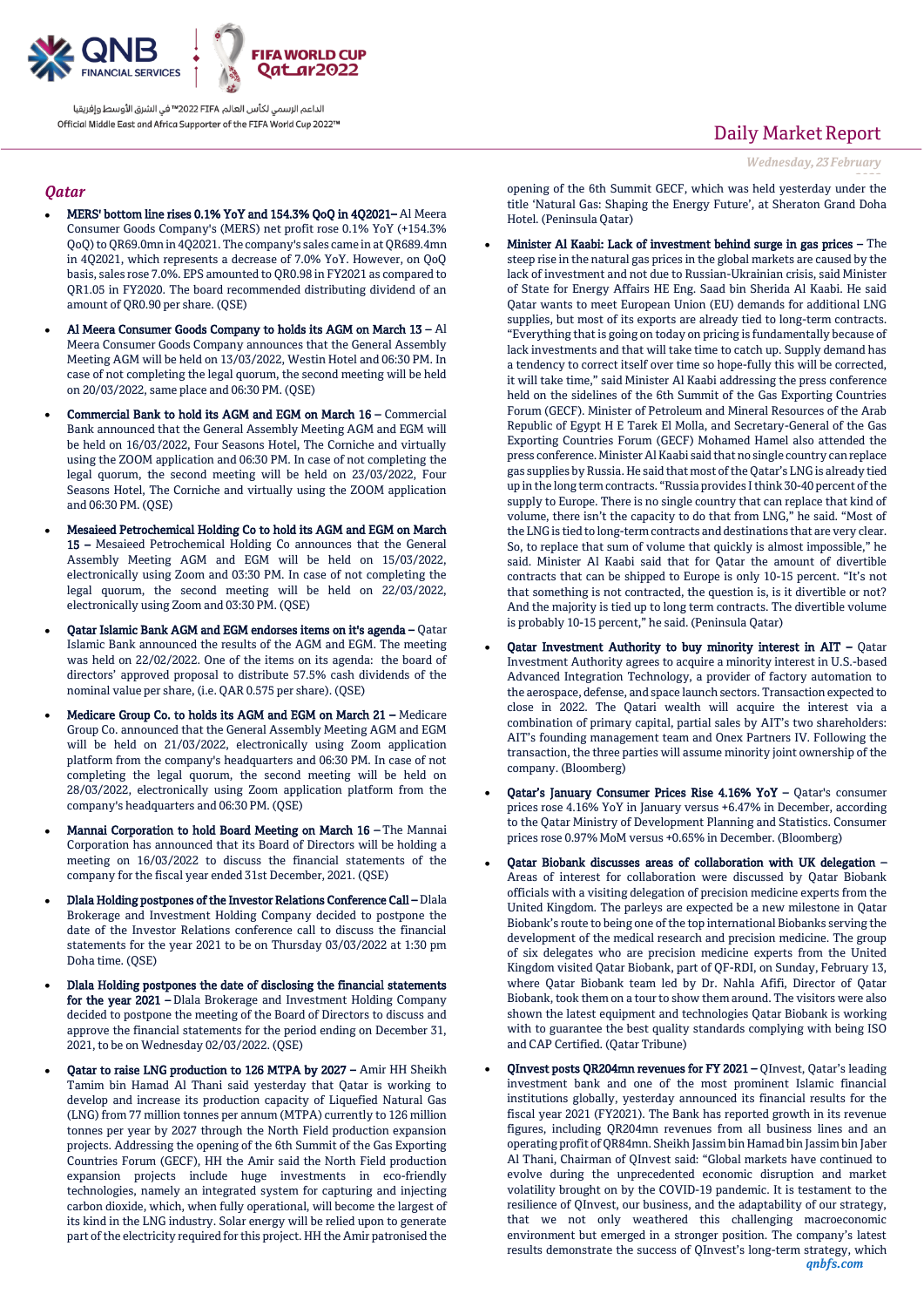

aims to deliver consistent value to our shareholders". Hussain Abdulla, Co-Chief Executive Officer of QInvest said: "QInvest's performance over 2021 reasserts the company's ability to deliver resilient returns despite financial headwinds across the region and the world. Having repositioned the business to focus on maximising the value of our shareholder's equity and pro-viding them with consistent, long-term returns. The company successfully captured new and diversified mandates, made several strategic investments and solidified relation-ships with existing clients, crucial factors that will support the Bank's performance in 2022 and beyond". The past year saw QInvest reinvest in more liquid asset portfolios directly or via funds, and mid-level risk real estate investments where the business has a strong and consistent track record of delivering robust returns with a plan to recycle its long dated assets. (Peninsula Qatar)

- Qatari Arbitration Law enhances business environment, says QICCA's Shahbee – Qatar International Centre for Conciliation and Arbitration (QICCA) at Qatar Chamber and the Qatar branch of the Chartered Institute of Arbitrators (CIArb) jointly organised yesterday a webinar titled 'Arbitral Award Enforcement and Annulment and the Role of Experts in Procedures under Qatari Law and New York Convention'. In his keynote speech, QICCA's Assistant Secretary-General Ibrahim Shahbeek said Qatar issued the Arbitration Law to keep pace with local and international developments, create a stimulating environment for business and investment, and cope with the current and future economic and investment growth of the State. He added that the webinar is part of the arbitration seminars held by QICCA to disseminate arbitration culture and inform the business community, lawyers, and arbitrators on updates on commercial arbitration. The webinar was moderated by Chairman of CIArb Qatar & Senior Projects Engineering Advisor of Public Works Authority Qatar Eng. (Peninsula Qatar)
- Qatar participates in 3rd meeting of senior officials of GCC Economic and Development Affairs Authority – The State of Qatar participated in the third meeting of senior officials of the Economic and Development Affairs Authority of the General Secretariat of the Cooperation Council for the Arab States of the Gulf (GCC), held at the GCC pavilion at Expo 2020 Dubai in the UAE. Assistant Undersecretary for Economic Affairs at the Ministry of Finance Saud bin Abdullah Al Attiyah represented the State of Qatar at the meeting. During the meeting, they reviewed developments in financial policies and economic and financial reform efforts to achieve economic and financial stability and promote comprehensive and sustainable growth. Also, they discussed several important topics, especially activating the role of the GCC Economic and Development Affairs Authority, and reviewed the roadmap mechanism for achieving economic unity among the GCC states by 2025. They reviewed several studies supervised by the Office of Economic and Development Affairs Authority. (Peninsula Qatar)
- Amir: Qatar committed to low-carbon energy The State of Qatar has confirmed on many occasions "its commitment to support the transition" to low-carbon energy, said His Highness the Amir Sheikh Tamim bin Hamad al-Thani. At the opening of the 6th GECF Summit of Heads of State and Government of the Gas Exporting Countries Forum (GECF) member countries yesterday, His Highness the Amir referred to Qatar's carbon capture and sequestration facility and said it has an annual capacity of up to 2.5mn tonnes (of carbon dioxide). This capacity will reach about 9mn tonnes by 2030, he said. His Highness the Amir patronised the summit's opening, which was attended by Abdelmadjid Tebboune, President of Algeria; Ebrahim Raisi, President of Iran; Filipe Nyusi, President of Mozambique; Teodoro Obiang Nguema Mbasogo, President of Equatorial Guinea; Abdul Hamid Mohamed al-Dbeiba, Head of the Government of National Unity of the State of Libya; Dr Keith Rowley, Prime Minister of Trinidad and Tobago; and a number of ministers and heads of delegations of brotherly and friendly countries, QNA reported. (Gulf-Times.com)

### *International*

 Europe's banks brace for Russia fallout while US banks see limited pain – European banks on Tuesday were bracing for the fallout from fresh global sanctions as the Ukraine crisis escalated, although US bank executives said they expected the industry to be insulated from major disruption after pulling back from Russia in recent years. Europe's banks - particularly

# Daily Market Report

### *Wednesday, 23February*

*2022* those in Austria, Italy and France - are the world's most exposed to Russia, and for weeks have been on high alert should governments impose new sanctions against the country. HSBC warned of market contagion and Austria's Raiffeisen Bank International (RBI) said it was preparing "crisis plans." Britain was the first on Tuesday to move in retaliation for Russia recognising two breakaway regions of Ukraine and sending troops. Britain hit five banks and three individuals, a relatively mild package that Prime Minister Boris Johnson said allowed him to "reserve further powerful sanctions" for whatever "Putin may do next". The European Union also agreed sanctions that will blacklist more politicians, lawmakers and officials, ban EU investors from trading in Russian state bonds, and target imports and exports with separatist entities. "This package of sanctions... will hurt Russia, and it will hurt a lot," the EU's foreign policy chief Josep Borrell told a news conference. German Chancellor Olaf Scholz said he was halting the certification of the Nord Stream 2 gas pipeline, an important future energy source for Europe's largest economy. Then on Tuesday afternoon U.S. President Joe Biden announced sanctions targeting two Russian banks, the country's sovereign debt, and Russian elites and family members, and warned that Russia would pay an even steeper price if it continued its aggression. (Reuters)

- EU agrees sanctions 'to hurt Russia' over Ukraine crisis The European Union agreednew sanctions on Russia that will blacklist more politicians, lawmakers and officials, ban EU investors from trading in Russian state bonds, and target imports and exports with separatist entities. However, EU foreign ministers chose not to sanction Russian President Vladimir Putin, the EU's foreign policy chief Josep Borrell said following a meeting in Paris on Tuesday. Russia's formal recognition of two breakaway regions in eastern Ukraine was an unacceptable breach of Ukraine's sovereignty, Borrell said. "This package of sanctions that has been approved by unanimity by the member states will hurt Russia, and it will hurt a lot," Borrell told a news conference alongside France's foreign minister Jean-Yves Le Drian at a meeting in Paris. Separately, Estonian Prime Minister Kaja Kallas told Reuters that further Russian aggression in Ukraine would result in more sanctions, in coordination with the United States. The package of sanctions includes all members of the lower house of the Russian parliament who voted in favour of the recognition of the breakaway regions, freezing any assets they have in the EU and banning them from travelling to the bloc. It was not immediately clear when the sanctions would take effect, but diplomats expect them in the coming hours or days, when names and details will be made public. (Reuters)
- UK's inflation bill eats into Sunak's budget leeway Fast-rising inflation is pushing up the British government's debt interest bill sharply and limiting finance minister Rishi Sunak's options to ease a cost-of-living squeeze in a tax and spending announcement next month. Data published on Tuesday showed a smaller-than-usual budget surplus in January, a month when income-tax revenues flood in, and economists said inflation's continued acceleration would limit the room for manoeuvre that Sunak has for his budget. Excluding state banks, the surplus totalled 2.9 billion pounds (\$3.9 billion) last month, below an average forecast of 3.5 billion in a Reuters poll of economists. It was the first time the monthly budget figures did not go into the red since the pandemic struck two years ago. But the surplus was smaller than usual for the start of the year. In January 2020, it was nearly 10 billion pounds. Inflation, which is running at a 30-year high and looks set to top 7% in April, took the government's interest bill to 6.1 billion pounds in January, up by 4.5 billion over the same month last year, mostly because of inflation-linked bonds. In the first 10 months of the 2021/22 financial year ending on March 31, interest payments jumped by 80% to nearly 60 billion pounds, exceeding Britain's entire budget deficit in the year before COVID-19 hit. (Reuters)
- China plans bigger tax cuts in 2022 to prop up slowing growth China will unveil bigger tax and fee cuts this year and step up payments to local governments to offset their hit to revenues, Finance Minister Liu Kun said on Tuesday, amid efforts to support a slowing economy. Tax fee cuts will be larger in 2022 than last year's 1.1 trillion yuan (\$173.56 billion) in reductions, Liu told a news conference without specifying the size of the planned cuts. "This year, the central government will significantly increase the size of transfer payments, especially general transfer payments, continue to favour regions with difficulties and underdeveloped areas," Liu said. Planned transfer payments to local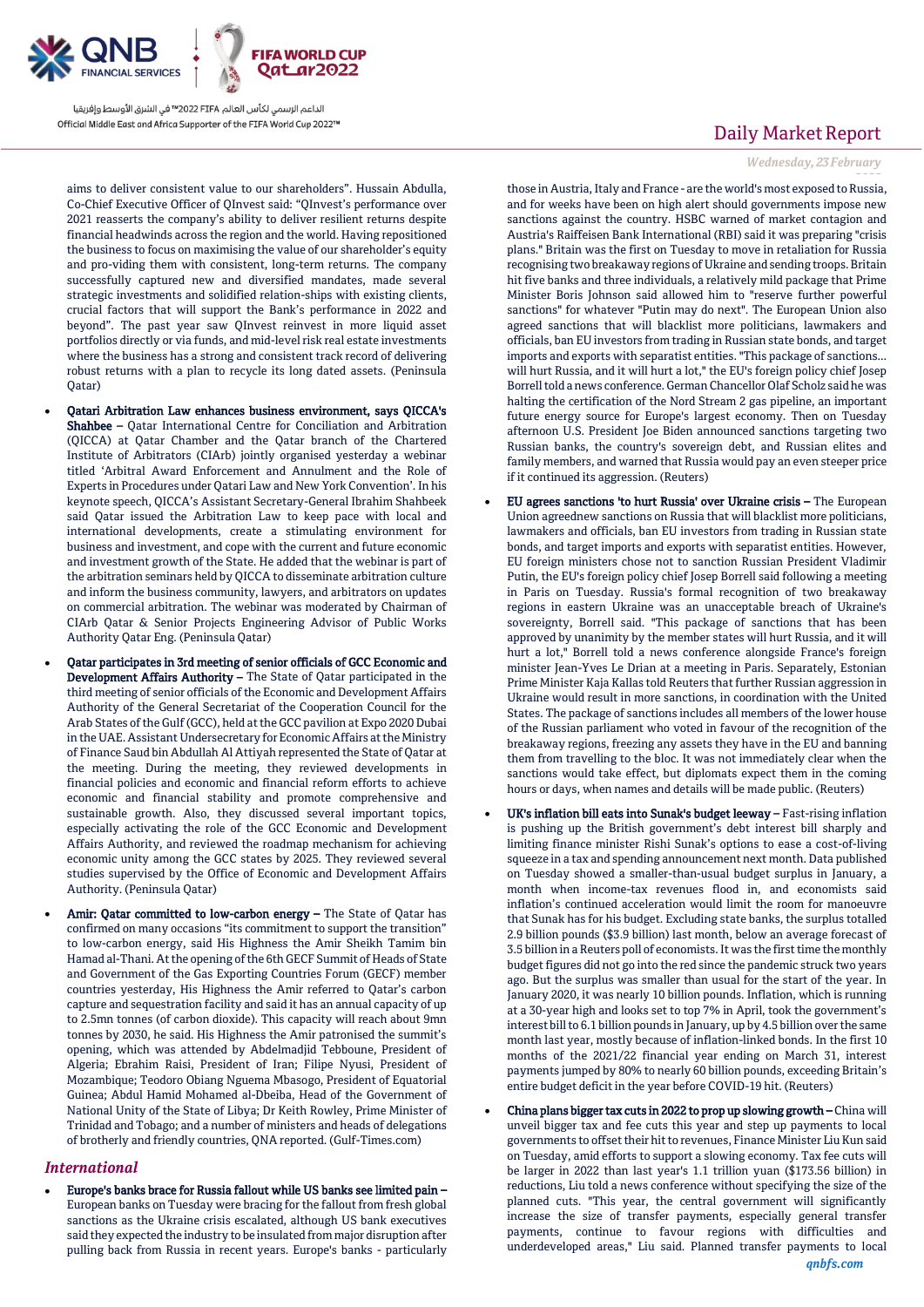

governments will help largely offset the impact from tax and feed cuts on local governments' revenues, he said, adding that such transfer payments topped 8 trillion yuan in 2021. China's strong economic recovery from its sharp pandemic-induced slump started losing momentum in the middle of last year, weighed by debt problems in the property market and strict antivirus measures that hit consumer confidence and spending. (Reuters)

### *Regional*

- Global energy crunch puts focus on gas, GCC exporters Global gas prices are expected to remain high driven by greater demand from the postpandemic recovery, low storage capacity, and tensions in Ukraine, according to a report by the US Energy Information Administration. The natural gas spot price on the US benchmark Henry Hub will average \$3.92 per million British thermal units in 2022, an eight-year high according to the administration earlier this month. This comes on the back of several price rises that have seen global wholesale gas prices jump fourfold over the last 12 months. Global gas prices are expected to remain high driven by greater demand from the post-pandemic recovery, low storage capacity, and tensions in Ukraine, according to a report by the US Energy Information Administration. The natural gas spot price on the US benchmark Henry Hub will average \$3.92 per million British thermal units in 2022, an eight-year high according to the administration earlier this month. This comes on the back of several price rises that have seen global wholesale gas prices jump fourfold over the last 12 months. "This winter's energy crunch in Europe and China have driven up demand for gas, including liquefied natural gas, and that is reflected in high prices," said Raad Al-Kadiri, managing director, energy, climate and resources at consultancy Eurasia Group in an interview with Arab News. He added: "Part of this is a product of energy transitions, especially in China, where the country is undergoing a massive household gasification program, which has increased demand for LNG." In Europe, a combination of a cold winter and supply shortfalls from Russia has pushed up prices. These pressures have increased as a result of fears surrounding the crisis in Ukraine between Russia and the West, where the threat of sanctions against Moscow could lead to cuts in Russian gas exports. (Bloomberg)
- Moody's: Sovereign sukuk to fall to \$73bn this year; Saudi Arabia leads decline – Global sovereign sukuk issuance is expected to drop to \$73bn this year on the back of narrowed fiscal deficits, Moody's said in a report on Tuesday. The rating agency added that the total sukuk value stood at \$88 billion last year and is anticipated to dip to \$75bn in 2023. "We expect issuance to fall as government deficits continue to narrow because of higher oil prices, lower coronavirus-related expenditure, and accelerating economic activity in core sukuk-issuing countries," said Senior Analyst, Alexander Perjessy. "Issuance volumes already dropped 22% in 2021, with the largest decline from the Gulf Cooperation Council sovereigns, mainly Saudi Arabia," Perjessy noted. Moody's sees the total government deficit of Sukuk-issuing sovereigns in Saudi Arabia, Malaysia, Indonesia, and Turkey dropping to \$92bn this year, down from \$118bn in 2021. GCC sovereigns are likely to see a surplus of \$50bn in 2022, compared to a surplus of \$13bn last year and a deficit of \$112bn in 2020, according to the rating agency. (Zawya)
- Saudi Arabia Leads Streaming Gains in Gulf Arab Nations, as Pay-TV Market Contracts - Saudi Arabia is leading the way as streaming platforms continue to gain traction in top Arab markets, where revenues from the SVOD market in 2021 grew a yearly 29% to \$453 million. New research from Media Partners Asia reveals that Saudi accounted for more than half of the revenues. However, the pay-TV sector in Gulf Arab states suffered a 10% drop in revenues to \$631 million in 2021, compared with 2020. (Bloomberg)
- UAE's Mubadala leads \$500mn investment round for Princeton Digital Abu Dhabi's strategic investor Mubadala Investment Company led an equity round of more than \$500mn for Princeton Digital Group (PDG), a pan-Asian data centre operator. The sovereign investor contributed \$350 million, while existing PDG shareholders Warburg Pincus and Ontario Teachers' Pension Plan Board also participated, the Singapore-based firm said in a statement Tuesday. The capital infusion will help PDG, which has a portfolio of 20 data centres across five countries, consolidate in existing markets and expand to others. (Zawya)

## Daily Market Report

*Wednesday, 23February*

- *2022* Dubai state utility DEWA expects to launch intention to float March 7 Dubai Electricity & Water Authority (DEWA) expects to launch its initial public offering next month, with a listing on the Dubai Financial Market likely to be in April, sources told Reuters. The state-owned company plans to announce its intention to float on March 7, sources with knowledge of the matter said, declining to be named as the matter is not public. DEWA declined to comment when contacted by Reuters on Tuesday. The company plans to offer at least 5% of its shares to investors, said the sources, while one of them said the offering could go up to 10%. Another source said the company had garnered strong investor appetite for the upcoming offering from its pre-IPO talks, suggesting the deal could be easily covered by investors from the region. An institutional investor who has seen DEWA's investor presentation said the company could be valued between \$27bn to \$37bn, adding that a valuation at the lower end of the range, which would translate to a higher dividend yield and make it an attractive investment. The company plans to distribute AED6.2bn (\$1.69bn) in annual dividends, the investor said. (Reuters)
- ADNOC, AG&P agree FSU lease for Philippines first LNG terminal launch in July – The logistics arm of state oil firm Abu Dhabi National Oil Company (ADNOC) will supply a floating storage unit to LNG logistics company AG&P to launch the Philippines' first LNG import terminal in July, the companies said on Wednesday. Singapore-based Atlantic, Gulf & Pacific International Holdings (AG&P) signed an 11-year charter agreement, extendable by four years, to convert ADNOC Logistics & Services (ADNOC L&S) liquefied natural gas (LNG) carrier ISH into a floating storage unit (FSU) for a new terminal at Ilijan in Batangas Bay. The Philippines' domestic natural gas reserves are depleting and the country has been developing plans for LNG import terminals for years to feed its power plants. (Reuters)
- Middle East hospital operator VPS Healthcare considers Abu Dhabi IPO Middle Eastern hospital operator VPS Healthcare is considering an initial public offering in Abu Dhabi and has invited a select number of banks to pitch for roles, two sources told Reuters. A request for proposals was sent to the banks earlier this month, said the sources with knowledge of the matter, declining to be named as the matter was not public. The owner of the company is considering the possibility of a deal this year, they said, adding that no final decision had been made regarding the initial share sale. They did not provide further details. VPS did not respond to a request for comment when contacted by Reuters on Monday. The company, which manages the UAE's Burjeel hospitals, has a network of 24 hospitals and 125 clinics across the Middle East and India. VPS had previously planned to go public with a listing in London but in 2019 was forced to reconsider due to uncertainty surrounding Brexit. Investor interest is gaining momentum in Abu Dhabi after a slew of listings last year including ADNOC Drilling (ADNOCDRILL.AD), Fertiglobe (FERTIGLOBE.AD) and Yahsat (YAHSAT.AD). Traded value on the Abu Dhabi bourse increased five-fold last year to AED739bn (\$201.22bn). (Reuters)
- Kuwait's Boubyan Bank prepares to sell dollar sukuks Kuwait's Boubyan Bank has hired banks to arrange a sale of a five-year USA dollar unsecured sukuk. Among the banks are NBK Capital, Bank ABC, KFH Capital, Mizuho Securities, MUFG, the bank said in a press release. The proceeds will have a positive effect on its liquidity position and diversify its sources of longterm financing. It is expected to be worth at least \$500mn, depending on market conditions, the bank reported. (Zawya)
- Kuwait owes public entities KD2.35bn, finance ministry says Kuwait's government owes KD2.35bn (\$7.78bn) in late payments to public entities, according to the finance ministry, in a sign of a deepening cash crunch the oil-exporting nation has faced since the start of the coronavirus pandemic. The ministry, which was responding to a parliamentary query, said in a letter dated Feb. 16 and seen by Reuters, that late payments were due to the lack of liquidity in the Treasury's accounts. "These payments will be successively paid when liquidity is available," it said. The arrears are equal to nearly 11% of Kuwait's budget for the fiscal year that starts on April 1. Local newspaper Al Qabas first reported on the letter. (Reuters)
- *qnbfs.com* National Bank of Bahrain announces an 8.5% increase in consolidated net profit to BHD55.0mn (US\$145.9mn) – The National Bank of Bahrain BSC announced a decrease in net profit attributable to shareholders by 20.6%,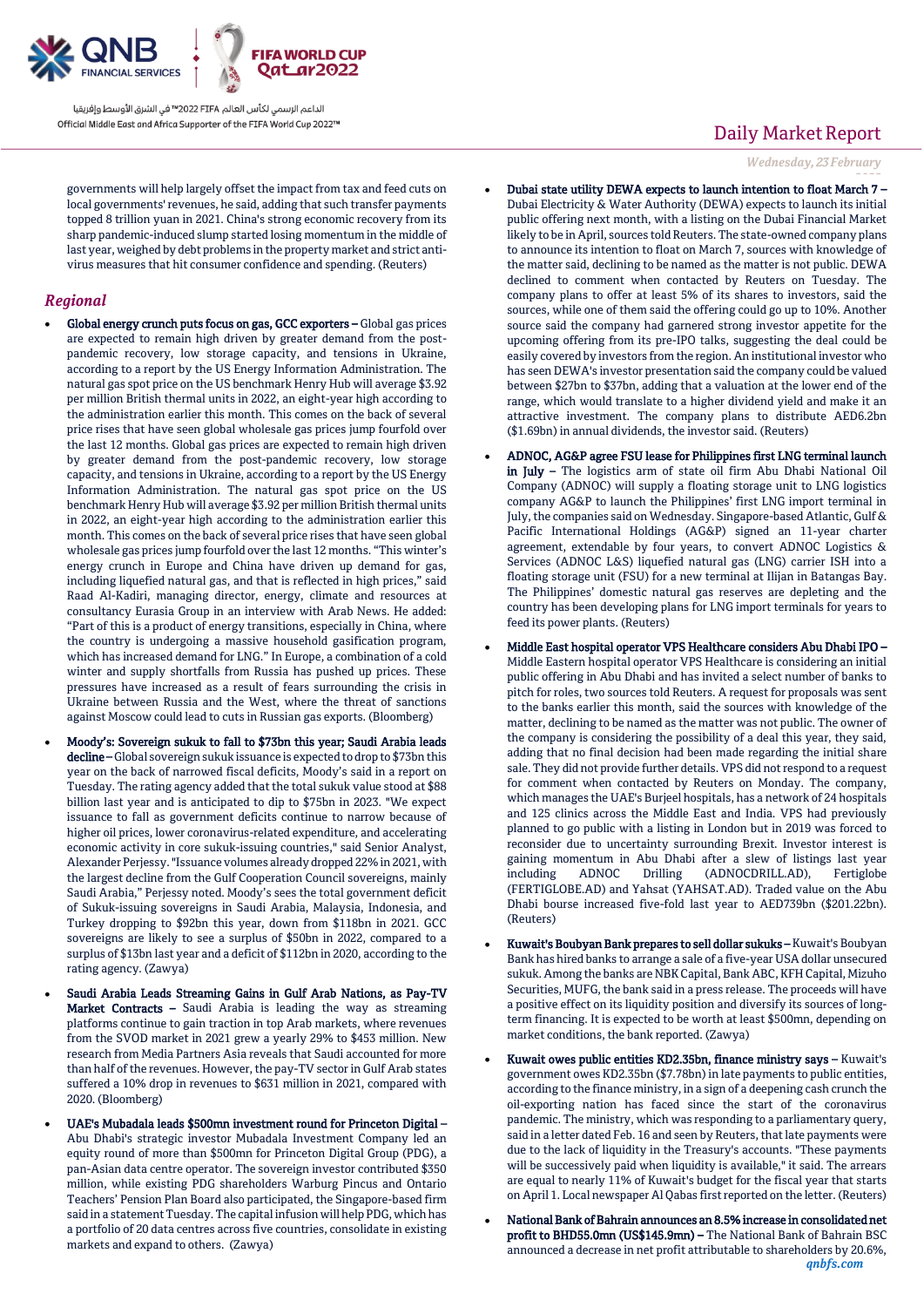

equivalent to BD 8.1 million (US\$ 21.5 million) for the fourth quarter ended December 31, 2021, compared to BD 10.2 million (US\$ 27.1 million) ) for the same period in 2020. This decrease is attributed to lower income from non-core activities, specifically recoveries from previously writtenoff assets. Earnings per share for the fourth quarter decreased to 4 Bahraini fils (1 US cent), compared to 5 Bahraini fils (1 US cent) for the same period in 2020. Total comprehensive income attributable to shareholders of the National Bank of Bahrain decreased by 71.8% to BD9.0 million (US\$23.9 million), compared to BD31.9 million (US\$84.6 million) in 2020. The decrease was mainly due to fair value movements of bond portfolios. Sovereignty and equity. Operating income also decreased by 10.1% in the fourth quarter to reach BD36.4 million (US\$96.6 million) compared to BD40.5 million (\$107.4 million) for the same period last year. This is due to lower income from non-core activities, ie recoveries from previously written-off assets. (Bloomberg)

 Bahrain's 2021 property transactions surge 46% to \$2.7bn – Bahrain real estate transactions grew 46% in 2021 to reach 1 billion dinars (\$2.7bn), underpinned by government initiatives and an improving outlook, according to Savills. The real estate company said government initiatives, including the National Real Estate Plan 2021-2024, that promote investments in the sector would help maintain momentum. The company said there will be delays in absorption in the high-end sale market, as developers are unwilling to revise pricing strategies. (Zawya)

## Daily Market Report

*Wednesday, 23February*

*2022*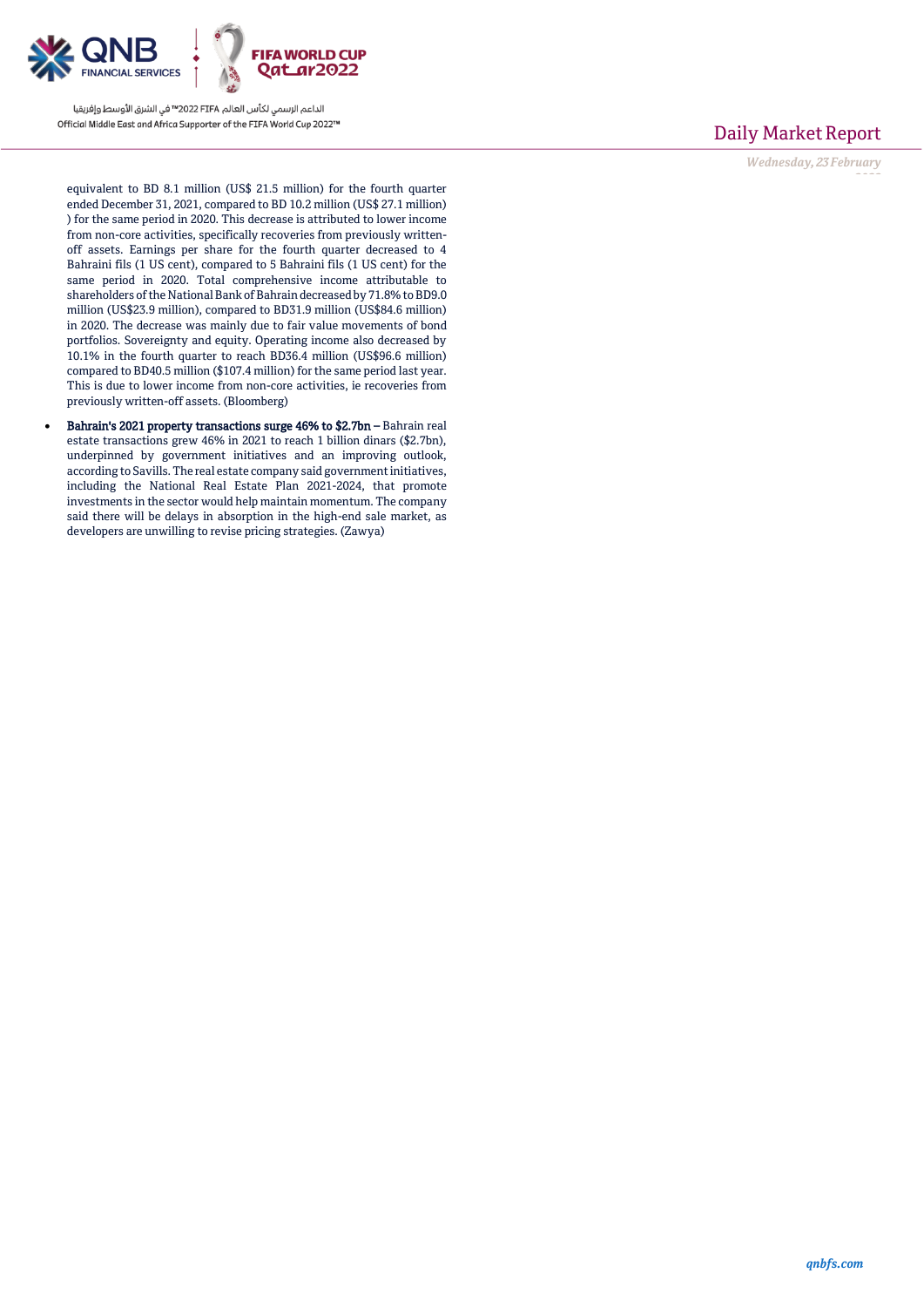

# Daily Market Report

*Wednesday, 23February*

*2022*

## *Rebased Performance*





*Source: Bloomberg*

| <b>Asset/Currency Performance</b>    | Close ( \$) | 1D%   | WTD%  | YTD%  |  |  |
|--------------------------------------|-------------|-------|-------|-------|--|--|
| Gold/Ounce                           | 1,898.64    | (0.4) | 0.0   | 3.8   |  |  |
| Silver/Ounce                         | 24.11       | 0.9   | 0.8   | 3.5   |  |  |
| Crude Oil (Brent)/Barrel (FM Future) | 96.84       | 1.5   | 3.5   | 24.5  |  |  |
| Crude Oil (WTI)/Barrel (FM Future)   | 92.35       | 1.4   | 1.4   | 22.8  |  |  |
| Natural Gas (Henry Hub)/MMBtu        | 4.48        | (2.8) | (2.8) | 22.4  |  |  |
| LPG Propane (Arab Gulf)/Ton          | 147.00      | 9.2   | 9.2   | 31.0  |  |  |
| LPG Butane (Arab Gulf)/Ton           | 157.50      | 2.4   | 2.4   | 13.1  |  |  |
| Euro                                 | 1.13        | 0.1   | 0.0   | (0.4) |  |  |
| Yen                                  | 115.08      | 0.3   | 0.1   | 0.0   |  |  |
| GBP                                  | 1.36        | (0.1) | (0.0) | 0.4   |  |  |
| CHF                                  | 1.09        | (0.6) | (0.0) | (1.0) |  |  |
| <b>AUD</b>                           | 0.72        | 0.4   | 0.6   | (0.6) |  |  |
| <b>USD Index</b>                     | 96.03       | (0.1) | (0.0) | 0.4   |  |  |
| <b>RUB</b>                           | 78.85       | (1.1) | 2.0   | 5.6   |  |  |
| <b>BRL</b>                           | 0.20        | 0.9   | 1.6   | 10.1  |  |  |
| Source: Bloomberg                    |             |       |       |       |  |  |

*Source: Bloomberg*

| <b>Global Indices Performance</b> | Close      | 1D%*  | WTD%*  | YTD%*  |
|-----------------------------------|------------|-------|--------|--------|
| <b>MSCI</b> World Index           | 2,949.64   | (0.9) | (1.1)  | (8.7)  |
| DJ Industrial                     | 33,596.61  | (1.4) | (1.4)  | (7.5)  |
| <b>S&amp;P 500</b>                | 4,304.76   | (1.0) | (1.0)  | (9.7)  |
| NASDAQ 100                        | 13,381.52  | (1.2) | (1.2)  | (14.5) |
| STOXX 600                         | 455.12     | 0.1   | (1.1)  | (7.1)  |
| <b>DAX</b>                        | 14,693.00  | (0.3) | (2.2)  | (7.3)  |
| <b>FTSE 100</b>                   | 7,494.21   | (0.0) | (0.2)  | 1.9    |
| <b>CAC 40</b>                     | 6,787.60   | (0.0) | (1.9)  | (5.5)  |
| Nikkei                            | 26,449.61  | (1.8) | (2.4)  | (7.9)  |
| <b>MSCI EM</b>                    | 1,206.63   | (1.1) | (2.0)  | (2.1)  |
| <b>SHANGHAI SE Composite</b>      | 3,457.15   | (0.8) | (1.0)  | (4.6)  |
| <b>HANG SENG</b>                  | 23,520.00  | (2.7) | (3.3)  | 0.5    |
| <b>BSE SENSEX</b>                 | 57,300.68  | (0.9) | (1.0)  | (1.9)  |
| Bovespa                           | 112,891.80 | 1.8   | 1.5    | 18.4   |
| <b>RTS</b>                        | 1,226.69   | 1.6   | (11.8) | (23.1) |

*Source: Bloomberg (\*\$ adjusted returns)*